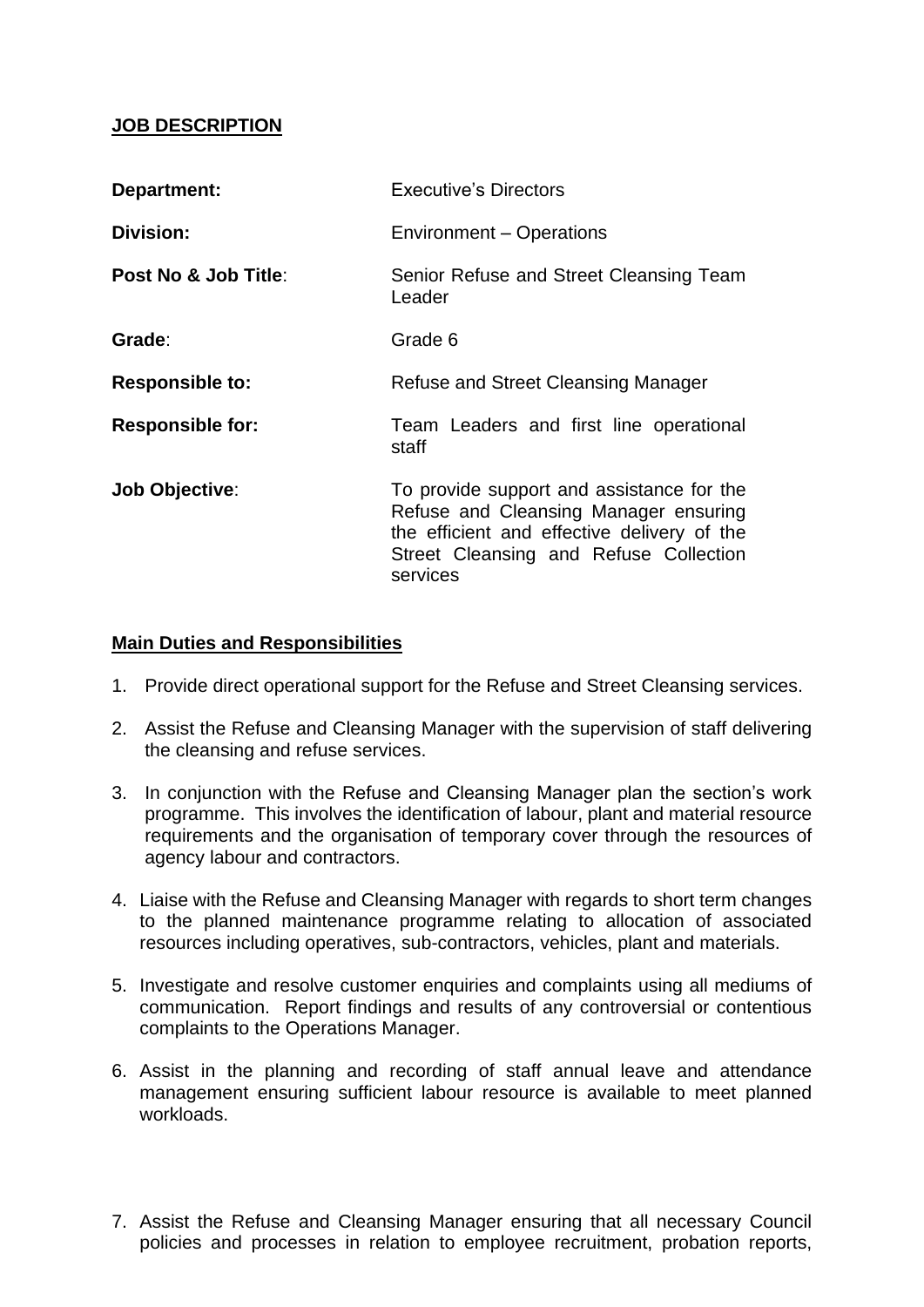performance appraisal, operational training, Risk Assessment, discipline and capability are implemented and maintained.

- 8. Assist in the delivery of Bank Holiday refuse collections, weekend street cleansing works and overnight cleansing works on trunk and major roads.
- 9. Have a working knowledge of the Council's "Clean and Green Policy," and the requirements of the EPA 1990.
- 10. Ensure the effective deployment and use of ICT systems that support the delivery of Street Cleansing and Refuse Services; this includes a working knowledge of Bartec, Northgate Back Office, and the Broxtowe App.
- 11. Ensure that, so far as practicable, work is carried out to the required instructions, timescales and standards, and relevant documents are produced, checked and verified.
- 12. Provide point of contact for lone working and dispersed staff and be available for emergencies and out of hours contact.
- 13. Undertake site visits to resolve complaints/defective work.
- 14. Order goods and services from commercial suppliers utilising the "Civica Radius" financial system sufficient to meet work requirements.
- 15. Maintain time sheets and overtime sheets for all Street Cleansing and Refuse employees ensuring all hours are coded correctly.
- 16. Monitor and control the issue and use of Personal Protective Equipment to employees.
- 17. Ensure that employees undertake works in accordance with: The Health and Safety at Work Act, other Acts of Parliament, and or nationally or locally agreed relevant Codes of Practice.
- 18. Carry out any other duties that are within the scope and grading of the post which could also be requested by the line manager or Head of Service.

## **SPECIAL CONDITIONS**

In addition to the above the post holder will also be responsible for ensuring that:

- All necessary paper work is carried out.
- All duties will be carried out in the working conditions normally inherent in the particular jobs.
- All duties must be carried out to comply with; The Health & Safety at Work Act, other Acts of Parliament and any nationally or locally agreed Codes of Practice, which are relevant.
- Duties will be carried out for jobs up to and including those in the same grade, provided such duties are within the competence of the employee.

## **RESTRICTIONS**

This is not a politically restricted post.